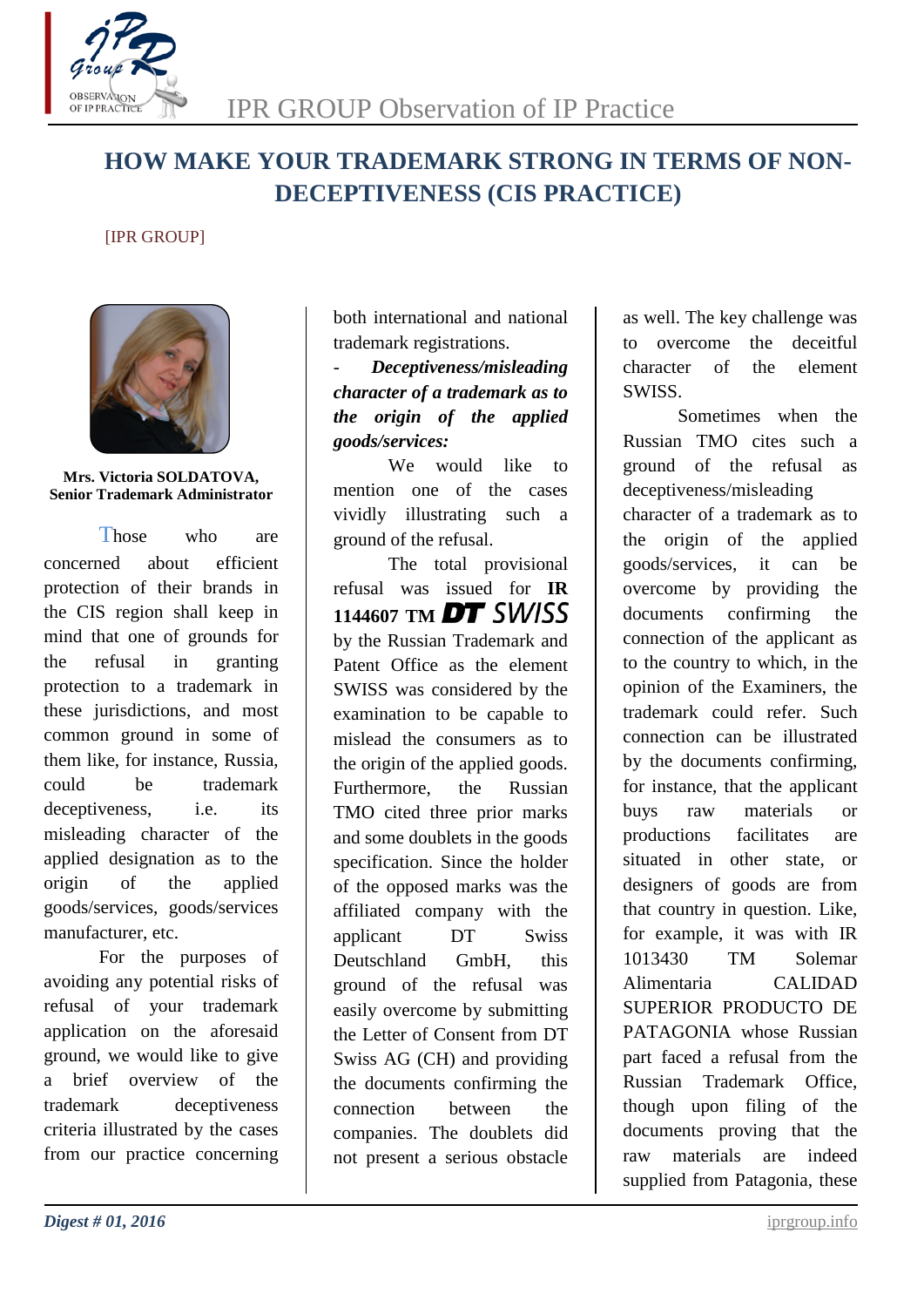arguments were accepted by the Russian Examination at the Appeal stage though.

However, we should admit that the Russian Trademark Office imposes very tough requirements as to the marks that contains the elements representing geographical names while the applicant is from the country other than that one cited in the applied mark. In most cases the only possible solution to achieve trademark protection in Russia is to assign the applied mark in the name of the affiliated/branch company from the country a reference to which is allegedly included in the applied designation.

Let's revert to the aforesaid case of IR 1144607 for TM  $DT$  SWISS This case was successfully resolved at the Appeal stage by assigning the Russian part of the international application in the name of Switzerland-based parent company - DT Swiss AG.

As we earlier mentioned, this ground is mostly often cited by the Russian Trademark Office, though the trademark legislation of other CIS states also prohibits registration on such a ground. For instance, in Ukraine we can mention the case of **IR 1229164 TM SWISSE** designating Ukraine, Russia and a series of other CIS countries. The applicant – the Turkish company - has no

connection to Switzerland to which the said mark could refer the consumers as it resembles and imitates the official name of the State (as it was cited in the provisional refusal decision issued by the Ukraine Trademark Office). Therefore, the arguments in favour of the fanciful character of this trademark submitted with the Ukrainian Trademark Office have limited chances of success.

# *Deceptiveness/misleading character of a trademark as to kind/type/purpose of the applied goods or services:*

-

We would like to dwell on several cases from our practice demonstrating the Office actions from the Russian and Ukrainian Trademark Offices issued on the aforesaid grounds and ways to resolve them.

1) **IR 1181935** TM *isbir* Bedding designating

Russia among other jurisdictions was filed for rather a wide range of goods including those not related to bedding and similar goods/services. Accordingly, the provisional refusal was issued for the subject mark by the Russian Trademark and Patent Office under which the element Bedding is descriptive as to some of the applied goods/services, whereas it is deceitful in respect of the rest of the goods/services applied for.

We advised the client to limit the list of allied goods/services to bedding and related goods/services and accept a disclaimer of the element Bedding, since it has no distinctive ability due to its descriptiveness in respect of the goods/services relating to bedding and therefore according to the Russian Trademark Law and Rules of Trademark examination it shall be excluded from protection.

RPTO accepted our arguments and issued the Grant of protection decision for IR 1181935 TM isbir Bedding in Russia in respect of the goods and services relating to bedding and similar goods/services with a disclaimer of the nonprotectable element "BEDDING".

2) National Trademark Application **No. m201406066** for the mark **W Watch** in the name of LG Electronics was filed in Ukraine in respect of the goods in classes 09, 10 and 14 covering the goods not relating to watches among other goods. Accordingly, the partial provisional refusal was issued for the subject mark by Ukraine Trademark and Patent Office for some goods in classes 09, 10 and 14, as the applied mark was considered by the Examination to be deceitful in respect of the applied goods that are not covered by the term "watches". After filing an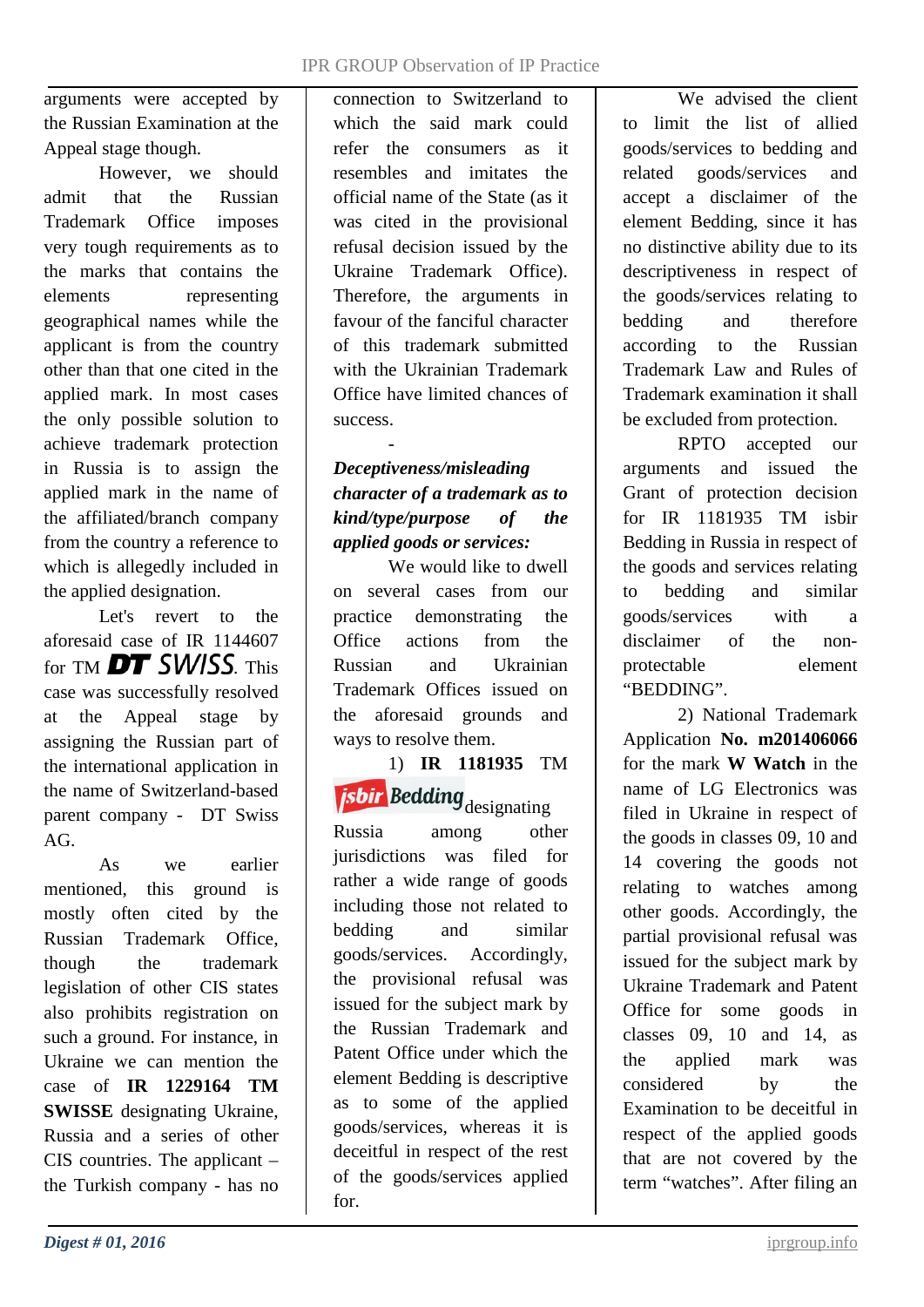#### IPR GROUP Observation of IP Practice

Objection to Office action accepting the Examination's decision, the Grant of Protection decision was issued in Ukraine in respect of the following goods in class 14: *Watches with the function of wireless communications with electronic appliances such as smartphones, tablet computers, PDA, computers; watch bands with the function of wireless communications with electronic appliances such as smartphones, tablet computers, PDA, computers; wristwatches with the function of mobile communications; clocks; wristwatches; electronic clocks and watches; dials (clock and watch making); watch crystals; watch chains; watch cases; parts for watches; watch pouches.*

3) we should note that sometimes when the applied mark is refused on the ground of its deceitfulness in respect of the kind/purpose of goods/services such ground of the refusal can be overcome by submitting the arguments in favour of the fanciful character of the said mark of its acquired distinctiveness and fame among the consumers.

In this regard we would like to mention **IR 1177806 TM MONTURA** designating Russia covering classes 12, 18 and 25 was partially refused for all goods in class 25 as the verbal element "MONTURA" according to

the Russian Examination indicates the type of the applied goods (meaning "military dress, uniform"), therefore it can mislead the consumers as to the kind and purpose of products applied in class 25. Furthermore, several doublets in the class 25 goods specification were found by the Russian Examination, though it could easily be overcome by accepting their exclusion.

As for the deceitful character of the applied mark in respect of class 25, we advised the client to try overcome it by providing a solid package of the documents confirming the active long-term use of the said trademark in the territory of Russia before the filing date in respect of goods in class 25 and therefore, to prove the fact that the said trademark has become recognizable and identifiable within the relevant circles of Russian consumers. Upon submission of the evidences of trademark use along with the Objection, protection was granted by the Russian Trademark Office for IR 1177806 TM MONTURA in respect of class 25.

- *Deceptiveness/misleading character of a trademark as to the goods* 

# *manufacturer/services provider:*

This ground is one of the most often cited grounds of the refusal in Russia. However, in other CIS member states it could be faced by the applicant as well, though far more rarely.

The Patent and Trademark Offices examines the applied designations not only as to their confusability to prior trademarks but also as to the goods/services, which are available on the market already.

We can mention several cases successfully resolved by our company where such a ground of the refusal was cited by the Russian Trademark and Patent office.

1) **IR 1177055 TM TOTOLINK** designating Russia among other states was provisionally refused for all applied goods, since it was found to be misleading the consumers as to the manufacturer of goods, as the Examination refers to the website

[http://www.totolink.net/.](http://www.totolink.net/)

According to the information available on the aforesaid web-site "TOTOLINK is a brand of ZIONCOM TECHNOLOGY Ltd", which, as we supposed, is affiliated with the applicant company. Furthermore, according to the Whois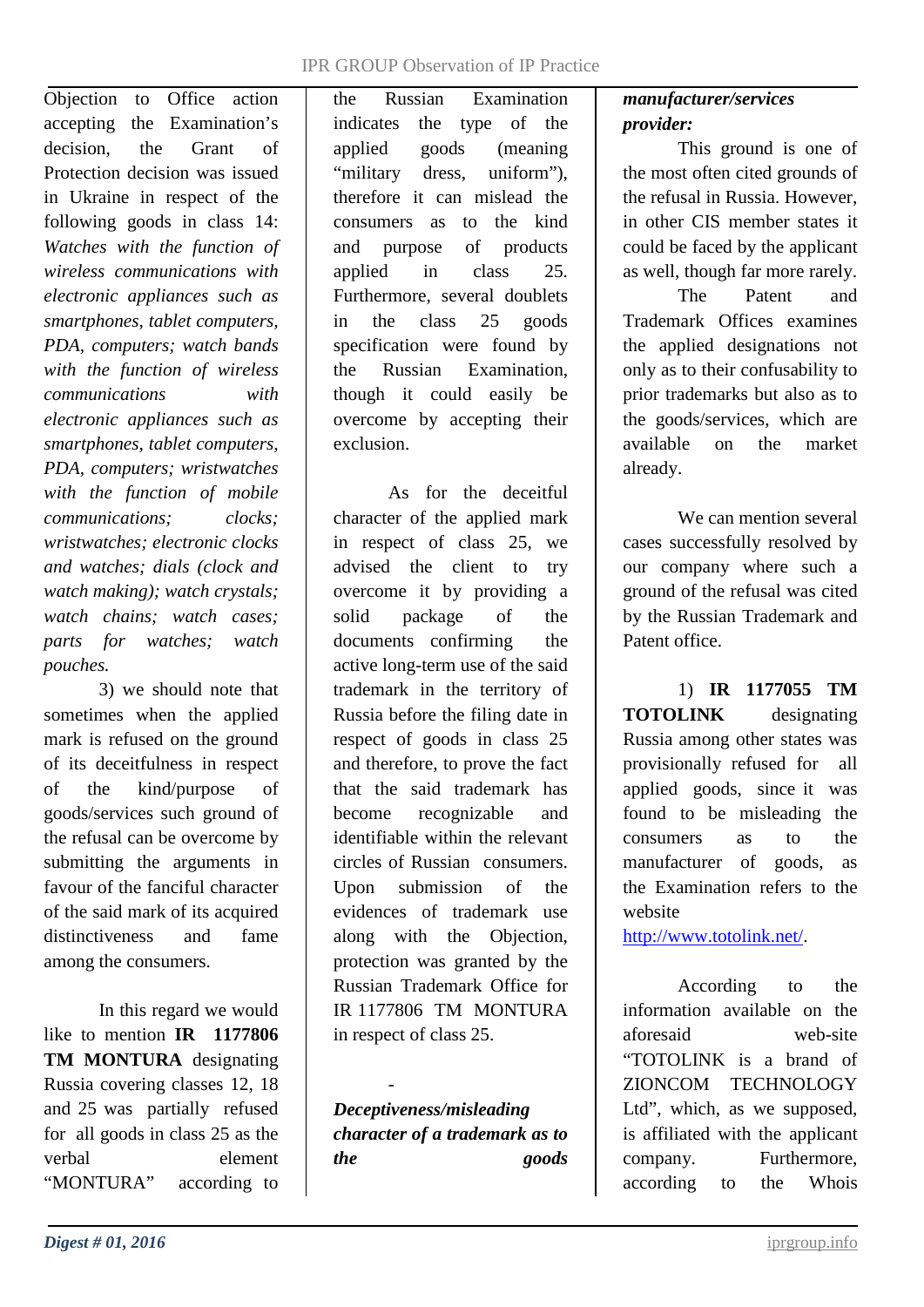domain database the registrant of the aforesaid website is KOO JA CHUN, Seoul, Korea, who, as we assumed, is also connected to ZIANCOM Group of companies.

Accordingly, in order to try achieve trademark protection in Russia, we advised the client to provide the following documents to be filed with RPTO along with an Objection:

a) an extract from WHOIS database;

b) the Letter of Consent from Mr. KOO JA CHUN to registration of the applied designation in the applicant's name in Russia.

c) the document confirming the connection of Mr. KOO JA CHUN with the applicant ZIONCOM **ELECTRONICS** 

(SHENZHEN) LTD (with the English notarized translation);

d) the Letter of Consent from ZIONCOM TECHNOLOGY Ltd, which is mentioned as TOTOLINK brand owner on http://www.totolink.net/ where the affiliation of the applicant and this company is mentioned:

e) the document confirming the affiliation of this company with the applicant ZIONCOM

ELECTRONICS (SHENZHEN) LTD (with the English notarized translation);

The client was able to provide the aforesaid documents, though with regard to the abovementioned point e) it submitted the affidavit confirming that ZIONCOM **ELECTRONICS** (SHENZHEN) LTD and ZIONCOM TECHNOLOGY Ltd are two variants of the name of the applicant company. In support of this fact a corporation business license was also submitted. A set of these documents was filed with RPTO along with the Objection and allowed to achieve trademark protection in Russia.

2) The provisional refusal was issued by the Russian Trademark Office for IR 1045436 TM LA MARZOCCO, as it was considered by the Examiner to be capable to mislead the consumers as to the manufacturer of goods. because according to the information available on the website

### [\(http://www.lamarzocco.com\)](http://www.lamarzocco.com/)

the products marked with TM La Marzocco are produced by Italy-based La Marzocco S.r.l, which is also a registrant of the aforesaid web-site, while the applicant is from the US.

Upon the receipt of the documents, confirming the connection of La Marzocco International, L.L.C with La Marzocco S.r.l as well as the document where the Italybased company La Marzocco S.r.l expressed its consent to registration of the applied trademark in Russia on behalf of the US-based company La Marzocco International, L.L.C the Objection to the provisional refusal was filed with RPTO and soon protection was granted for the subject mark in Russia.

In light of the above, we should note that when the applied mark is refused on such ground as deceptiveness/misleading character of a trademark as to the goods manufacturer/services provider, it shall be kept in mind that it will most likely be required to support the response to Office action with the documents confirming the connection of the applicant and the company to which the website cited by the Examination belongs and also from the website registrant, if it differs from the company mentioned on the web-site as well as the consent documents from this entities/individuals, otherwise, the chances of success to achieve trademark protection in Russia would be limited.

3) sometimes the applied trademarks are capable to mislead the consumers as to the goods manufacturer/services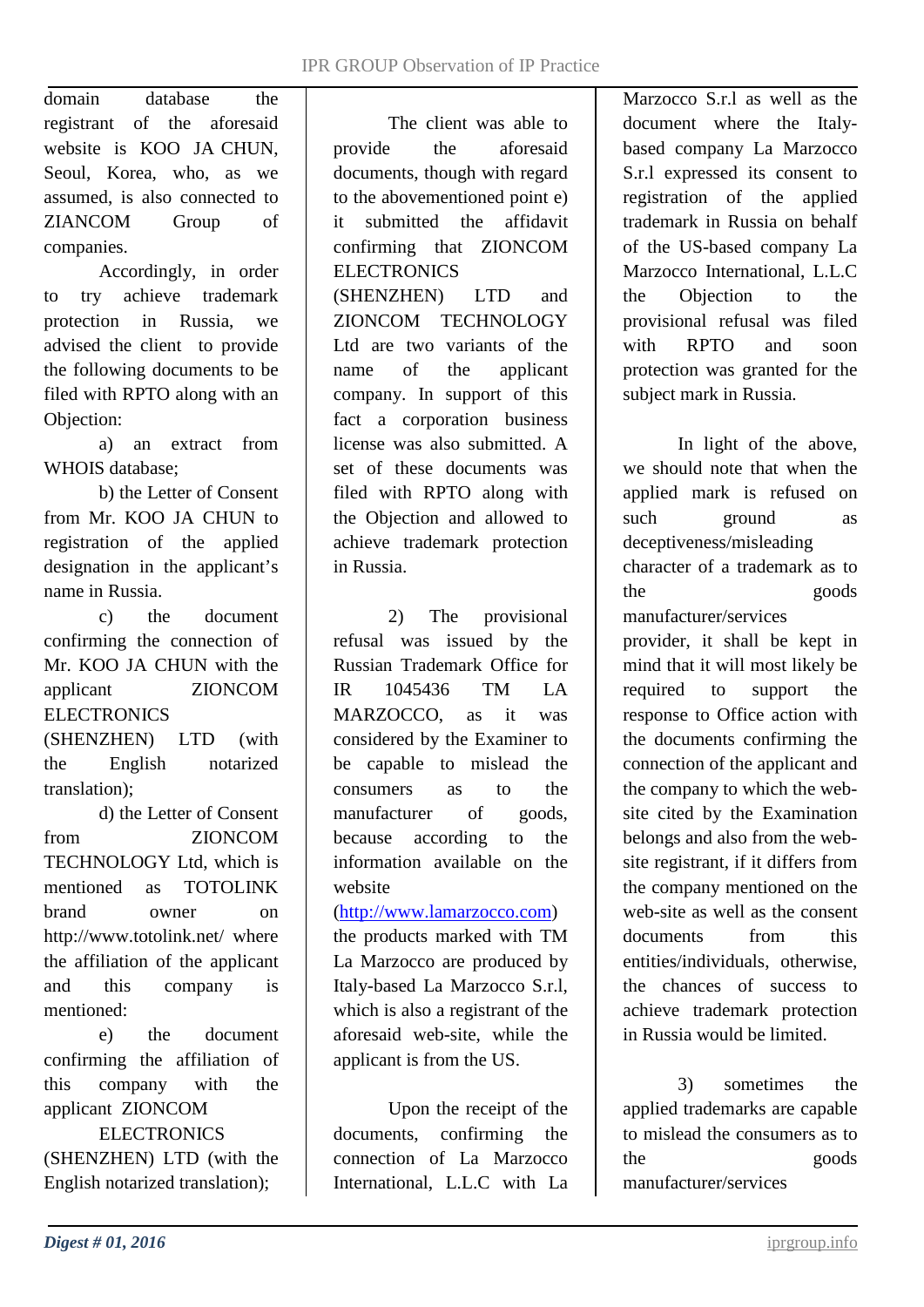provider, since they consist of or contain the names and/or surnames of famous persons, i.e., fashion designers, sports stars, movie stars, etc. Accordingly, in such cases it is impossible to register such a trademark without the consent of this person or his/her ancestors.

Furthermore, it shall be kept in mind that in some cases the applicant uses his/her own name in the mark, though in a short or slightly modified form. Like, for instance, it was with the case of **TM RON ABRAHAM IR 1127137,** which was provisionally refused in Russia for all goods, as it represents the name and surname, which are different from the applicant's name and surname, i.e. HAGEGE Ronald, and therefore it could mislead the consumers as to the manufacturer of applied goods.

Bearing in mind that the applicant's full name is Ronald Abraham Hagege, for overcoming the refusal, it was sufficient to submit the document confirming the fact that Ronald Hagege and Ron Abraham is the same person with Ron Abraham being a short name for Ronald Abraham Hagege. Therefore the Objection was supported with a copy of the applicant's ID card (passport) where a full name is indicated.

In other cases the applicant can be the owner/CEO of the company in whose name protection of the mark is sought. Accordingly, in such cases it is, as a rule, sufficient to provide the documents confirming the fact that the person whose name and/or surname is used in the applied mark owns or runs the applicant company and to submit the Letter of Consent to registration of the subject mark in the name of this company.

We hope our overview of the recent cases from our practice of overcoming

provisional refusals for the trademarks applied and registered under the international and national procedure in the CIS region covering 12 jurisdictions - Ukraine, Russia, Belarus, Georgia, Armenia, Azerbaijan, Kazakhstan, Kyrgyzstan, Tajikistan, Turkmenistan, Uzbekistan, Moldova will be useful for IP practitioners and individual or corporate applicants who would like to achieve protection of their marks in the aforesaid jurisdictions.

We would be glad to offer our professional advice including free-of-charge preliminary opinion with the estimation of probable costs and assistance for IP matters in Russia, Ukraine, Belarus, Georgia, Armenia, Azerbaijan, Kazakhstan, Kyrgyzstan, Tajikistan, Turkmenistan, Uzbekistan and Moldova.



# **Mrs. Victoria SOLDATOVA, Senior Trademark Administrator**

*2011 – Joined the IPR Group. Holds the position of Senior Trademark Administrator.*

*Her particular specialization within IP is management of trademark cases, including preparing trademark applications, searches, evaluation of provisional refusals, drafting of objections; trademark assignment and licensing; negotiating the letters of consent and co-existence agreements.*

*During the carrier Victoria has managed a lot of trademark cases, evaluated and successfully handled hundreds of provisional refusals in various jurisdictions of the CIS.*